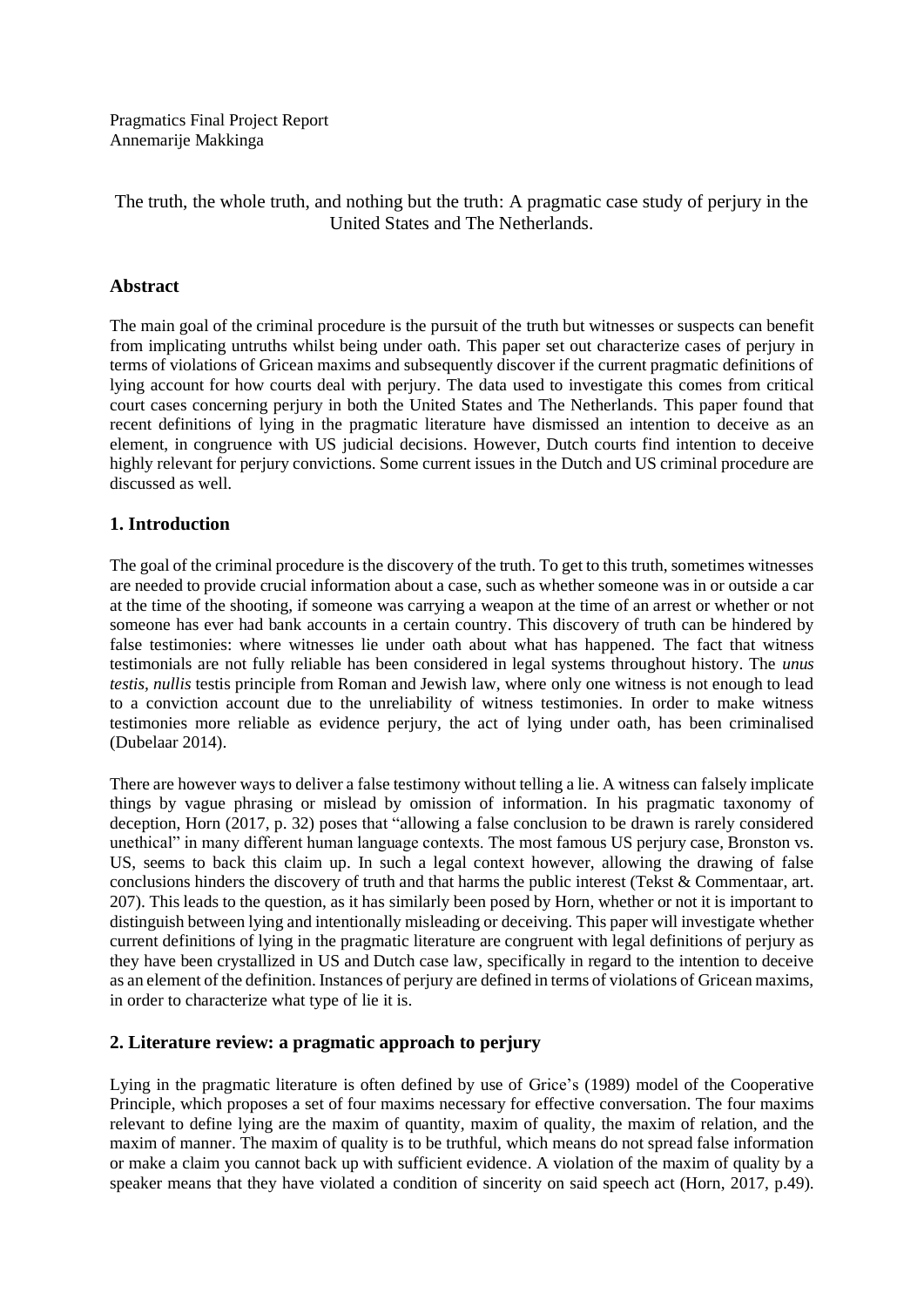The maxim of quantity means that one must give as much information as necessary, so not more or less. The maxim of relation dictates that one must give enough relevant information for the conversation at hand. The maxim of manner is to be clear, which includes not using language that is open to multiple interpretations. Violations of these maxims can constitute a lie. According to Shuy (2011), Grice's maxims for successful human communication are useful for the analysis of language use in the context of the courtroom. Both sides of the courtroom are bound by these maxims: the witness and the prosecutor. The context in which perjury takes place is a warranting context, which Saul (2012, p.10) defines as a context in which it is expected that everyone is honest. If this honesty and thus the maxim of quality is violated by a witness under oath, then that could be the basis of a perjury charge. Violations of the other maxims are not as clear-cut a basis but can be used for accusations of perjury as well. When a witness provides less information than necessary and violates the quantity maxim of Grice's cooperative principle, this is not enough to constitute a perjury charge in the US legal system according to Shuy (2011). The use of unclear legal language and the courtroom context can lead to violations of maxims. Language used in the courtroom is always conversational and part of a broader context, which should be considered when analyzing an instance of perjury (Shuy 2011). Furthermore, questioning strategies can be employed by prosecutors in order to get a specific answer. Prosecutors can also employ legal language, which can confuse the witness and lead them to answer with a lie due to a misunderstanding of what is asked (Shuy 2011).

An element of perjury that must be proven in order to convict someone of perjury is *opzet* or intention in Dutch criminal law, which corresponds to *mens rea* under US criminal law (Tekst en Commentaar). This is the mental element of most criminal acts, as opposed to the *actus reus* which is the actual act of the criminal act. To confirm *mens rea*, the prosecution has to prove that the suspect had the intention to commit the crime that they are on trial for. The Netherlands knows several gradations of *opzet*, the lowest one being *voorwaardelijk opzet* or conditional intention, which means the suspect consciously accepted the probable chance that their actions would lead to a criminal act. The *voorwaardelijk opzet*  is the gradation of intention that needs to be proven for perjury. The US *mens rea* can be defined as knowing that one's action or lack thereof would lead to a criminal act. The gradation that is needed to prove perjury is "specific intent", meaning that the witness should have known that they lied and not have lied due to false understandings of the situation or lack of remembrance. The criminal act of perjury is to tell a lie under oath. Similar to the legal definition of perjury, under older pragmatic definitions of lying, an intention to deceive is identified as an element of lying (Meibauer 2014, p. 104). The importance of including an intention to deceive as part of the pragmatic definition of lying has been debated. Recent pragmatic definitions of lying have gotten rid of this element as a core notion.

For example, Carson's definition of lying (2010) does not include an intention to deceive others. Carson (2010) proposes three situations where a person can lie without the condition of the liar intending to deceive and thus concludes an intention to deceive could not be part of the definition of lying. Firstly, in a court case, where a witness can lie to protect themselves. The witness does not intend to deceive the jury but does tell a lie. Secondly, one can tell a lie not because they want to deceive someone but to keep a promise to someone else. Thirdly, when telling a bald-faced lie the liar is knows the hearer is aware of the lie. Thus, there is no hope or intention to deceive them. Lying includes making a statement that the hearer thinks to be correct but the person making the statement cannot believe it to be true, therefore assuming lying to be the breaking of trust. His rough definition is that "a lie is a deliberate false statement that the speaker intends to warrant to be true" (Carson, 2010). This notion of a warranting is echoed in Saul's (2012, p. 18) definition of lying, which is roughly that if the speaker is not making a linguistic mistake or using a figure of speech and they say something they believe to be false whilst in a warranting context, then they are lying. She does not include an intention to deceive in her definition using the same reasoning as Carson (2010), citing that there are many examples of lies that are told without an intention to deceive. Carson (2010) poses that lying or deceiving is a "side effect" and not the main intention of the speaker. Meibauer (2014) disagrees and thinks these "side effects" are false conversational implicatures and thus considers intention to deceive to still be a condition for an assertion to be a lie. Meibauer's (2014, p.125) definition of a lie is that if someone asserted or conversationally implicated something while actively believing that it was untrue. He believes false assertion and false implicature to be on the same level of deception, therefore making the lying/misleading distinction blurry.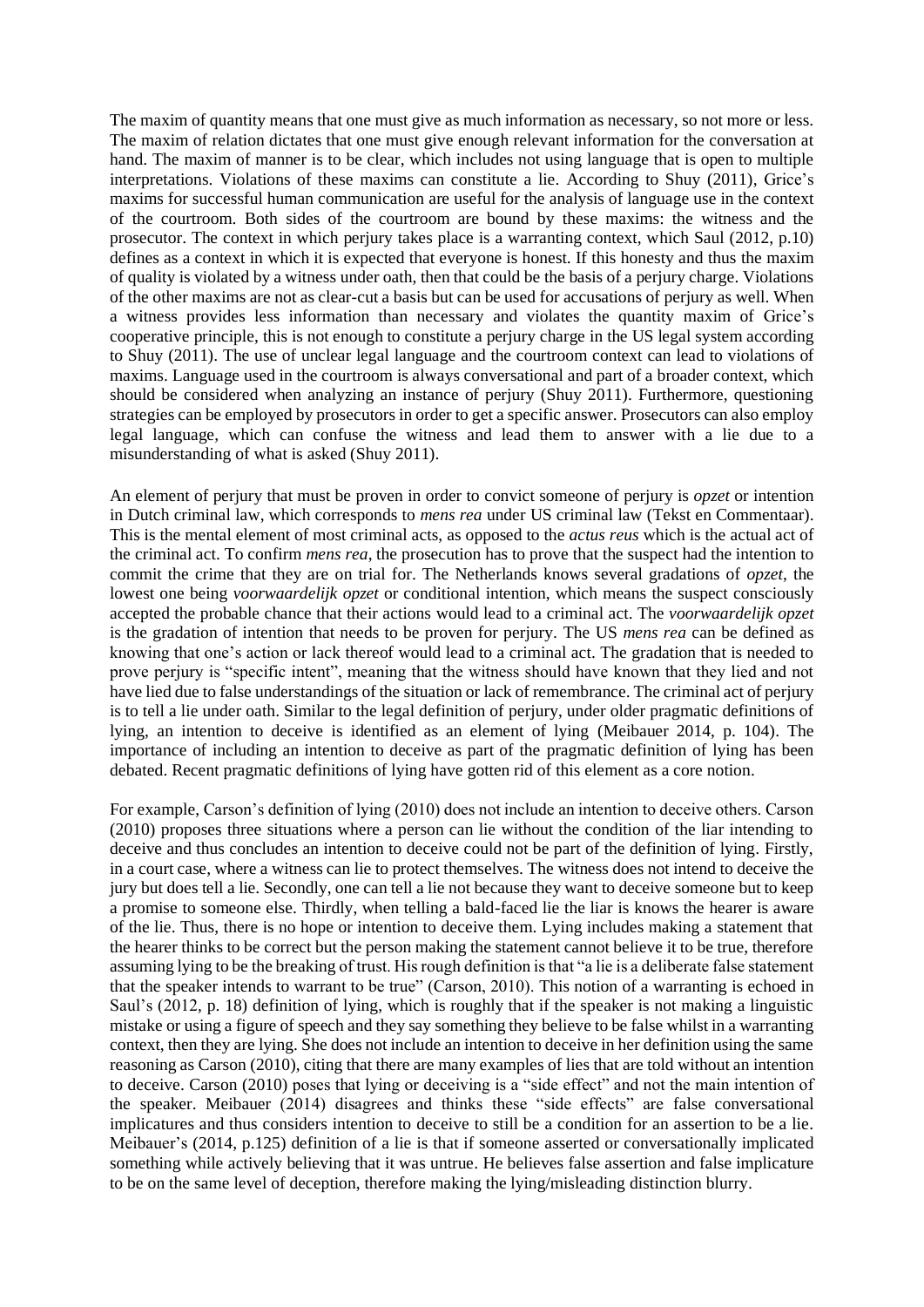An intention to deceive could be the relevant factor to decide whether something is lying or misleading, however this distinction can also be made in terms of its type of speech act. Horn (2017, p. 30) considers lying an illocutionary act. Lies are illocutionary assertives that commit the speaker to the truth of what they have said, even though they themselves know the proposition to be false. According to Horn (2017, p.31), being misleading or deceiving does not have the condition that it is intentional, as it can happen unintentionally. It is a perlocutionary act and thus defined in terms of the effect that it has on the hearer, which is that the hearer is being misled. Saul (2012, p. 71) backs this up, saying that misleading is a success term.

#### **3. Methodology**

This paper will focus on US and Dutch perjury jurisprudence in order to give an overview as to how perjury is dealt with in their respective criminal procedures. The Dutch perjury cases have been selected due to them being representative of how perjury convictions are handled within the Dutch legal system. These have been found to be prominent examples of perjury after a consultation of Tekst & Commentaar: Wetboek van Strafrecht, which is the main legal reference book used for interpretations of the law in the Netherlands. The US perjury cases have been chosen due to their prominence within the US legal system. The US legal system is one of common law, meaning things are decided by precedent and law is created in courts. The US court cases selected here have set an important precedent



in the perjury doctrine. The cases will firstly be analysed using a Gricean pragmatic framework, where the instance perjury will be qualified in terms of its maxims (Grice 1989). Secondly, it is investigated whether the several pragmatic definitions of lying are congruent with the interpretations of perjury by the judges in these court cases. A pragmatic analytical framework of deception, developed by Al-Hindawi & Al-Juwaid (2017), is used as a guideline to find out how the suspects might have deceived in terms of Gricean maxims and other pragmatic strategies.

*Deception by Al-Hindawi & Al-Juwaid (2017, p. 118)*

*Figure 1 The Pragmatic Analytical Framework of* 

## **4. A pragmatic analysis of perjury in US jurisprudence**

US perjury is defined as a speaker making an oral statement under oath that is false and the speaker knows it to be false before a judicial proceeding that is related to a material matter and thus could influence the ruling of a court. Shuy (2011) states perjury is not question evasion or a half-truth, because for something to qualify as perjury, the witness must believe the matter to be false themselves.

#### *Napue vs. Illinois*

In Napue vs. Illinois (1959), a witness, who was an accomplice of the suspect, gave a false testimony, saying he did not receive consideration for his statement while he did. The prosecutor did not correct this testimony. The court identifies two cases of perjury in this: the failure to correct the testimony by the prosecutor and the lie told by the witness.

*The witness questioning of Mr. Hamer, taken from the court transcript:* Q1." Mr. Hamer, has Judge Prystalski [the trial judge] promised you any reduction of sentence?" A. "No, sir. "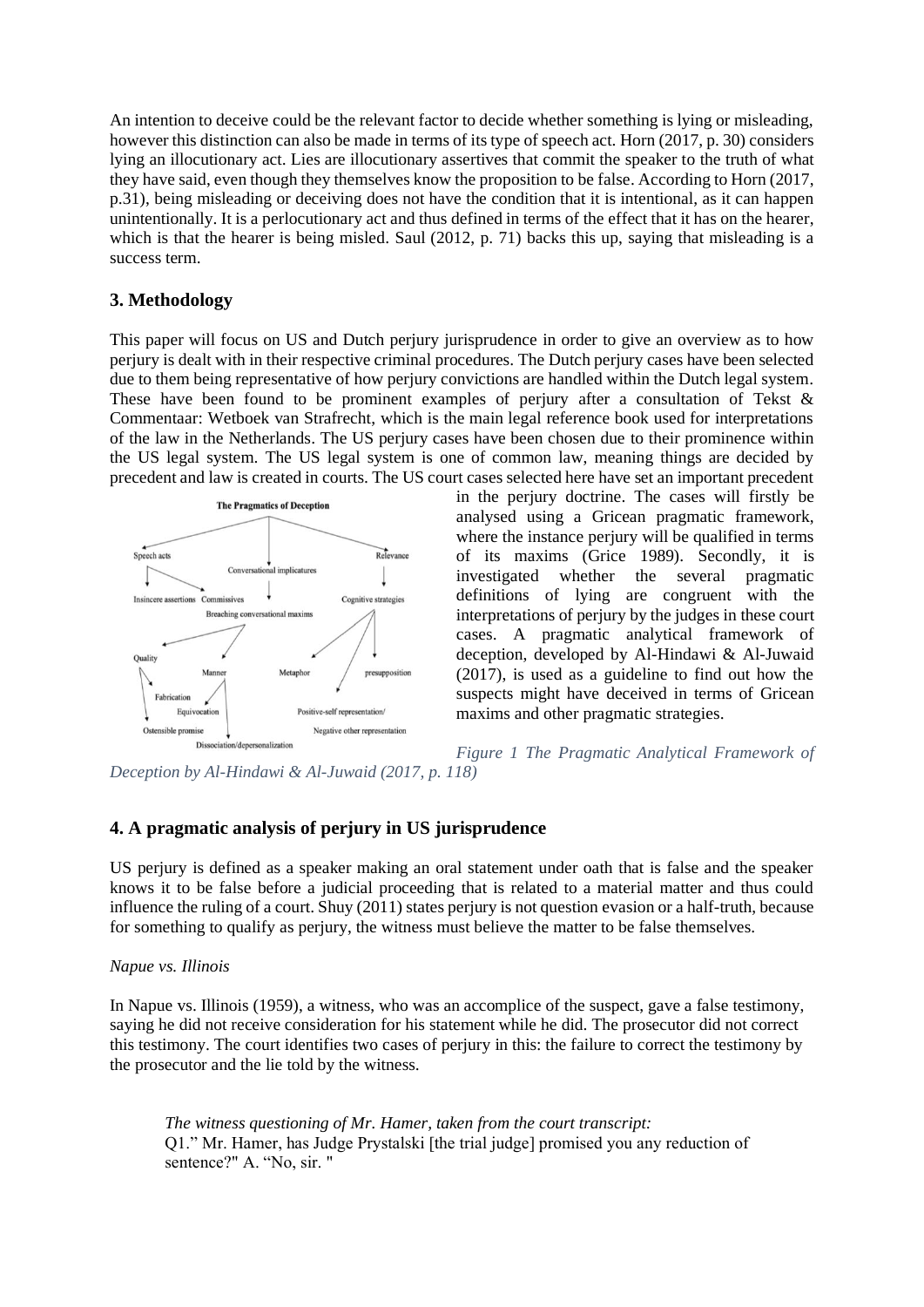Q2. "Have I promised you that I would recommend any reduction of sentence to anybody? " A. "You did not. [That answer was false and known to be so by the prosecutor.] " Q3. "Has any Judge of the criminal court promised that they [sic] would reduce your sentence?" A. "No, sir. " Q4. "Has any representative of the Parole Board been to see you and promised you a reduction of sentence? " A. "No, sir. " Q5. "Has any representative of the Governor of the State of Illinois promised you a reduction of sentence? " A. "No, sir."

The lie told here is an insincere assertion, which violated the maxim of quality, as it was untruthful. It also violated the maxim of quantity, since for the jury to have a full understanding of the weight of the testimony within the scope of the trial, they needed to know that Hamer was getting a reduction of sentence in exchange for his testimony. However, from Meibauer's (2014) point of view, if both parties are aware that what is said is a lie, then the cooperative principle does not apply at all. Both the prosecutor, the questioner, and the witness, the respondent, knew that his answer was a lie. Hamer could be using the cognitive strategy of positive self-representation towards the jury (Al-Hindawi & Al-Juwaid, 2017, p. 115). He presented himself as more reliable by not admitting he was getting a sentence reduction and concealing the fact that he might not be as trustworthy of a witness as assumed.

This case is similar to a situation described by Carson (2010) and an example such as this is why he, like other recent pragmatic definitions of lying, leaves out 'intention to deceive' as an element of lying. In his example, a witness who lies to the judge and jury in court in order to protect themselves does not intend to deceive. In Napue vs. Illinois, the witness did not want to admit that he had received consideration, as he was afraid that the jury would not believe his testimony if he did. He thought that the jury would think he was lying about his testimony, if he told the truth. Therefore, he was protecting his own consideration. Carson (2010) considers that in a case like this, perjury is necessary for personal gain, but a witness does not intend to deceive: that is a 'side effect' of the situation. Carson's (2010) definition of lying thus seems to fit the US perjury doctrine quite well. Though Hamer's testimony was a lie, which has been defined by Horn (2012, p. 31) as an illocutionary act, the main purpose of the lie was its effect on the jury. This makes that under Carson's (2010) definition, because intentionality is taken away, lies could be defined as perlocutionary acts instead of illocutionary.

The court considers the prosecutor's knowing use of perjury a crime as well, saying "a lie is a lie". The omission of information, a violation of the maxim of quantity by a government official is criminally penalized in the US perjury legal doctrine, especially due to the important position of the prosecutor in the discovery of truth. This case formulated a responsibility for prosecutors to correct false testimonies and not omit any information, or otherwise they are in violation of due process.

#### *Bronston vs. United states*

Bronston vs. United States has led to the Bronston defense, in the perjury doctrine which has been used by many defense lawyers since, most famously and successfully in the Clinton impeachment trial (Shuy, 2011). It established a "literal truth defense" and answered whether perjury can constitute an answer that is literally true but does not answer the question posed and misleads by negative implication (Lawrence & Tiersma, 2012, p. 213).

*Transcript of the witness questioning* "Q1: Do you have any bank accounts in Swiss banks, Mr. Brontson?" "A. No. sir"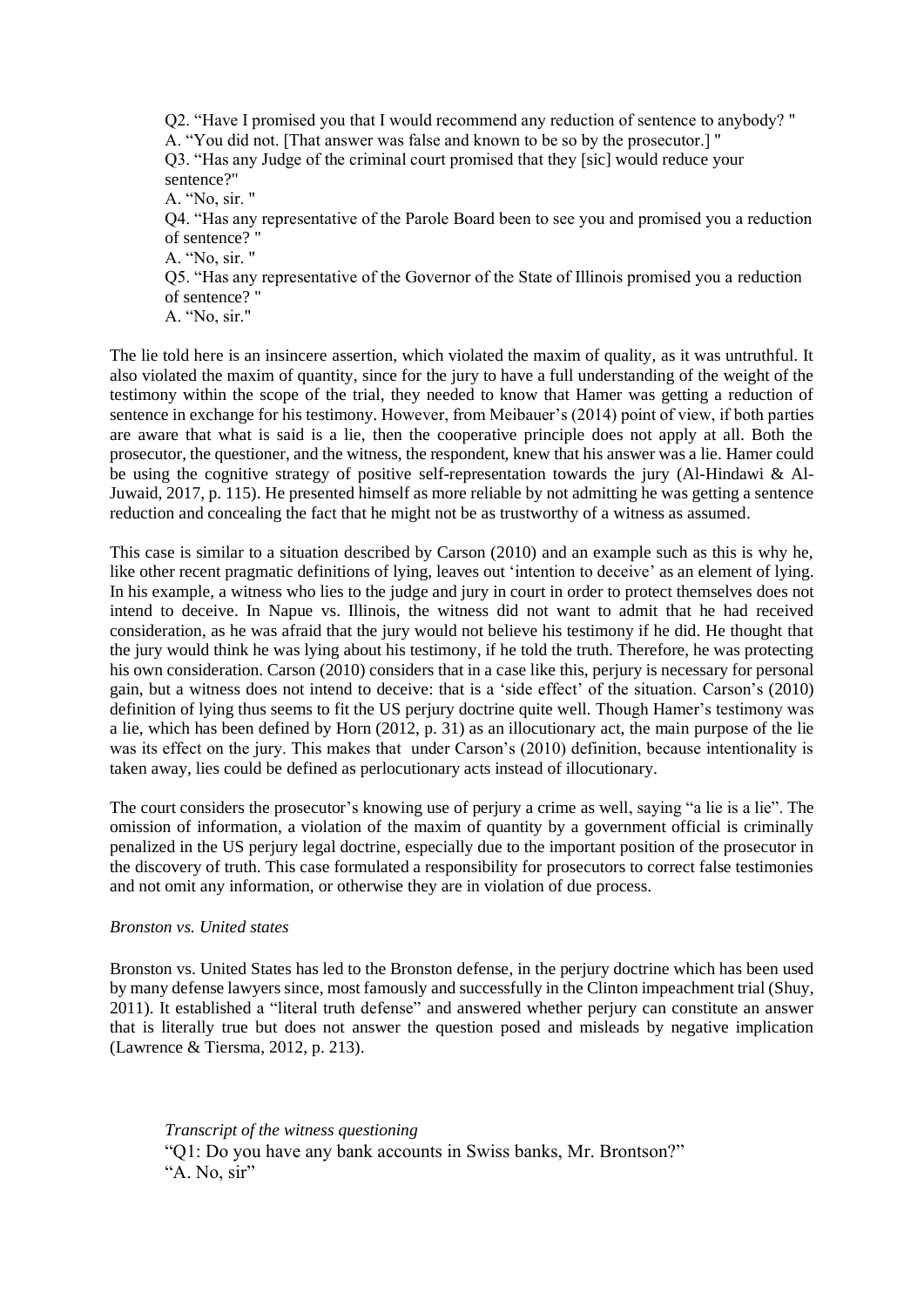"Q2. Have you ever?" "A. The company had an account there for about six months, in Zurich." "Q3. Have you any nominees who have bank accounts in Swiss banks?" "A. No, sir." "Q4. Have you ever?" "A. No, sir."

From Q2 and onwards, the witness starts to answer the questions on behalf of his company, instead of on behalf of himself. Then for Q4, where the prosecutor asks Bronston whether he has had an account there, a false implicature arose that violated Grice's maxim of manner by way of dissociation/depersonalization (Al-Hindawi & Al-Juwaid, p.114, 2017). The perjurer provides the specific information of a third party, in this case the company, instead of their own in order to dodge taking responsibility for the assertion. Under Grice's cooperative principle, Bronston should have avoided ambiguity by answering Q4 whether *he* had any bank accounts in Swiss banks for himself, instead of depersonalizing and answering for the bank. According to Lawrence and Tiersma (2012, p. 214), Bronston violated Grice's maxim of relation: someone needs to say things that are appropriate for the discussion at hand. Bronston did not clearly change the topic, so it was assumed by the attendees and the questioner that the response to Q4 would be pertinent to Q4, as conversations operate under the cooperative principle and therefore the maxim of relation. The Supreme Court found Bronston not guilty of perjury, even though he had intended to mislead. Lawrence and Tiersma (2005) point out that this could have the consequence that Grice's maxim of relation does not apply in a courtroom setting in the US since it takes away the duty for a witness to produce relevant answers for questions.

The Supreme Court found that it was the prosecutor's responsibility in this case to question Bronston's answers more, since the relation between the witness and the court is not one of casual conversation and the responsibility to be clear lies more heavily on the prosecutor than the witness answering questions. Meibauer (2011, p.285) would have considered this instance to be a lie, since Bronston asserted that his company had a bank account in Switzerland, thereby implying by way of conversational implicature that he himself did not, while he actively knew that he had one. Since Bronston was telling the truth, just not the correct answer to the question, it could be considered a case of intentional misleading. The court however disregards that an intention of being misleading is important for the question if perjury has taken place. They considered instead whether he himself, in the moment, believed his answer was a lie. Horn (2017, p. 35) predicted that in legal contexts such as this, the distinction between lying and misleading is important, since the facts of the case, what is said, is a deciding factor for courts rather than what is implicated. According to Horn (2017, p.35), this is different from an ethical viewpoint, where the difference is not as vital. The court found that since he had not told a lie, whether he had had an intention to mislead is unimportant. Misleading has no legal consequences in this case, whereas a lie would have led to a conviction. The US Supreme Court thus seems to not find an intention to deceive a deciding factor in convicting someone of perjury. This case seems to line up with recent pragmatic definitions of lying, where the intention to deceive is found to be not as important.

The legal consequences of this case are widespread, since it has become a landmark case that construes the perjury statute. This case has allowed for witnesses to in a way lie or at the very least evade questions under oath without suffering the consequences. Witnesses are allowed to mislead; they just have to use the truth.

## **5. A pragmatic analysis of perjury in Dutch jurisprudence**

Perjury is a criminal act in the Dutch legal system, codified in article 207 of the criminal code. Unlike the US definition, Dutch perjury can come in a written form (Tekst & Commentaar, art. 207). The Dutch criminal procedure is characterised by a written nature, thus witness testimonies do not usually take place in front of a judge in a court room but come in the form of an affidavit (*proces-verbaal*), meaning a written report of a deposition. This calls the quality of the witness testimony into question, since its realisation has not been overseen by a judge (Dubelaar 2014). The judge does not have enough tools at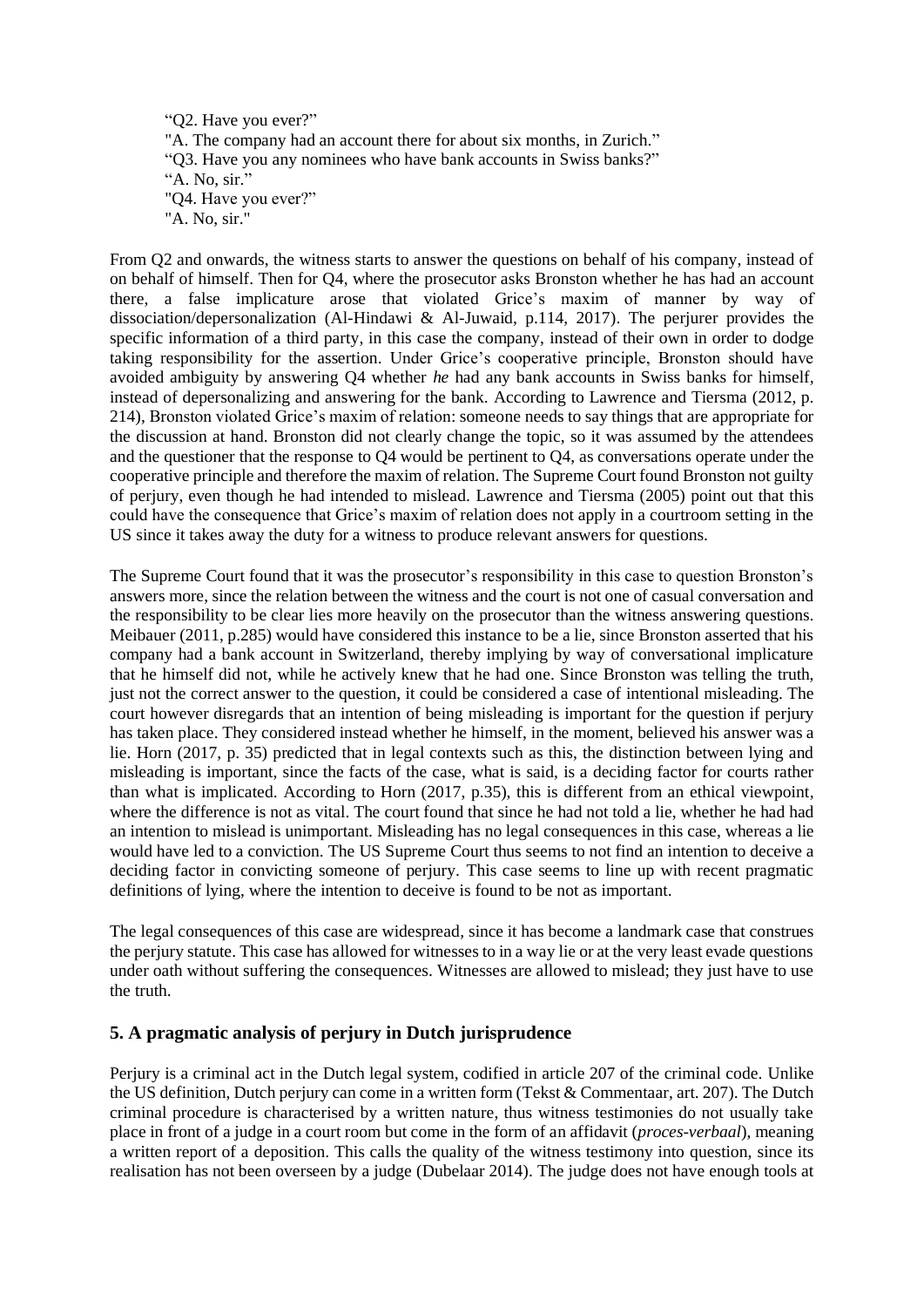their disposal to check the truthfulness of the testimony. Another problem arises with the way Dutch court records are kept, as they exist in the form of summaries instead of word-for-word transcripts. So even if the testimony did take place within the courtroom, a perjury conviction is made more difficult due to the nature of transcripts, as a judge often does not have the full testimony at its disposal (Dubelaar, 2014). As Shuy (2011) has pointed out, this broader context would be useful or even necessary for linguistic perjury analysis. The law leaves little to no room to rectify the testimonies and the notes of the court clerk are not always correct or informative enough, nor is the session recorded, leaving rehearing the witness as the only option (Dubelaar 2014). So, unlike the US perjury cases, the context of the instance of perjury is unclear for the data used in this section.

Similar to the US Supreme court's ruling in Napue vs. Illinois, the Dutch High Council considers omission of information by government officials to be perjurious. In the HR 07-02-2006, *NJ 2007, 396* case, which follows the HR *NJ 2004, 364* case, one of the few high council rulings on perjury, a police officer neglected to include in his arrest report that he had pointed his service weapon at the defendant. In special cases like these, not including certain facts can lead to a perjury conviction. The question arises whether or not Grice's cooperative principle applies to this particular case, which is representative for the Dutch criminal procedure as a whole, where the police officers are the ones that write up the affidavit. The consequence of this is that the judge has no opportunity to asks question and thus has no say over the information appearing in front of them. Grice's cooperative principle governs communication in the form of conversation: people will be conversationally cooperative to communicate efficiently (Grice, 1989). Neglecting to include information in an arrest report could constitute a violation of Grice's maxim of quantity, which requires the conversation partner to give as much information as is needed (Grice, 1989). Grice's maxim of relation is also violated, since including the fact that the officer had drawn his weapon was pertinent to the case. There is a legal obligation for officers to truthfully write up the police report (HR 07-02-2006, *NJ 2004, 364*). This legal obligation pertaining to written communication between officers and the courts seems need to abide by the same rules as the maxims of relation, quantity, and quality of Grice's cooperative principle. Some linguists have argued that Grice's maxims do not apply to any legal settings at all, especially when questioner and respondent are in an adversarial relationship, which means being cooperative is not their goal (Lawrence & Tiersma, 2012). However, the relationship between police officers and the court is based on all parties being cooperative.

The court admits that excluding this information could have led to a different image of the circumstances than what is the reality, which would give the report the character of untruthfulness. The report misled the judge and thus the qualification of the criminal act of perjury is met, as the report should include all the facts privy to the case. However, the *opzet* or intention could not be proven, since the police officer had declared he had not known his report would be used for several criminal cases. No perjury conviction followed. This case formulated the need for *boos opzet* or the highest gradation of *opzet* as necessary for a perjury case when it comes to affidavits. An intention to mislead, be untruthful and present the facts differently as they were, even by omission of information, was found to be a vital element of perjury. The notion of intention/ *mens rea* is again shown to be highly important in the Dutch perjury doctrine in HR 06-07-2010*, NJ 2010/424*. In this case, the witness had declared that at the time of a shooting, someone was in the car, while he was outside of the car. She had lied in her affidavit, stating:

"Op het moment dat er een schot werd gelost, stond A. naast de auto aan de passagierskant, dat wil zeggen op de stoep. Hij zat beslist niet in de auto toen er geschoten werd." Translation: At the moment a shot was fired, A. stood next to the car, that is to say on the pavement. He was decidedly not in the car when the shot was fired.

The use of the word 'beslist'/decidedly is an example of a "pragmatic slack regulator", as it is an adverb that gives specificity as to the intended degree to the estimation of the truth communicated (Meibauer 2011, p. 287). In this case, 'beslist'/decidedly means the witness means to communicate that the situation has happened exactly as she has described. According to the witness, the situation had happened as she had testified, even though it could objectively be proven that it had not. This seems to constitute a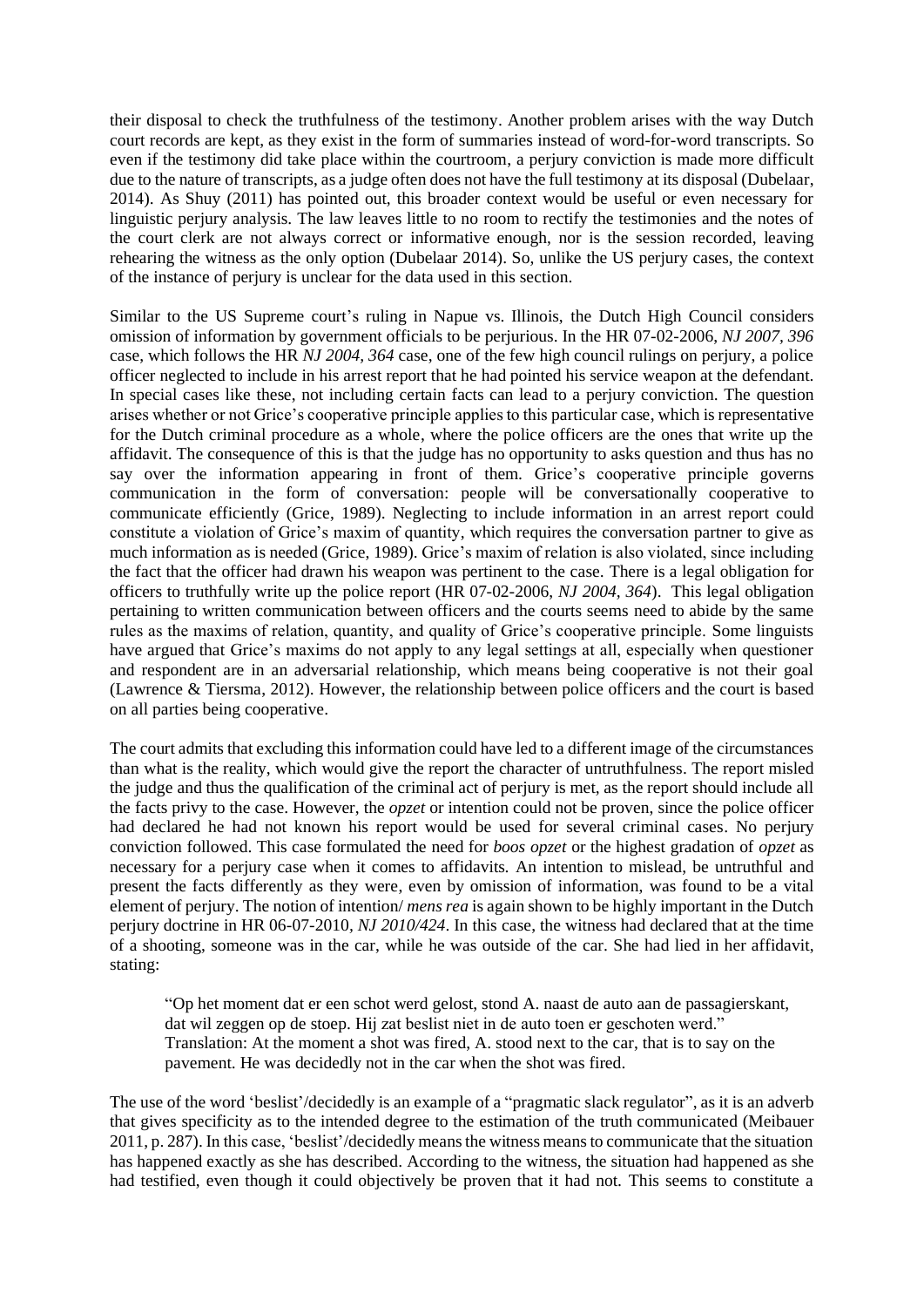violation of the maxim of quality, as it was a lie. However, the witness herself believed what she had testified to be the truth. The lower court who had considered it unthinkable that the witness had testified in good faith since it was objectively untrue. The high council considered however that the suspect had not intended to perjure herself, arguing that her reality might be different from the objective reality and memory is faulty and could have reshaped her reality and her intention had never been to deceive.

The public prosecutor in his summary<sup>1</sup> in this case considers that intention is much more important than actual truth when it comes to a perjury conviction, as the first element is that a suspect must want to perjure and make materially false statement. This intention of falsehood then secondly must be blanketed with the fact that what has been said is untruthful, not the other way around. This legal view on perjury, and thus lying in court, taken by the Dutch High Council directly opposes Carson's (2010) and Saul's (2012) definition of a lie, in which an intention to deceive is not an element, as intention is held to be the deciding point of a perjury conviction. The suspect does not only need to intend to warrant the truth of what they have said while they know it is false, but also intend to make a false statement. This intention to perjury as the most important element is leading in Dutch perjury convictions, as the High Council later affirms in HR 22-05-2012, *LJNBU6926*, which states that even if the person themselves has admitted their testimony to be false, does not mean their intention at the moment of the testimony was to commit perjury. Thus, current pragmatic definitions of lying by taking out an intention to deceive as an alement do not account for the reasoning behind perjury convictions in the Netherlands. A lie in the sense of these definitions would not be enough to lead to a perjury conviction by the High Council.

### **6. Recommendations: an approach to assuring legal responsibility for misinformation**

The current emphasis on "what is said" in the courtroom leaves much room for misleading in the US jurisprudence. This obstructs the goal of the criminal procedure: the discovery of the truth. The Bronston doctrine in the US is harmful for the criminal procedure and the integrity of witness testimonies, as it allows witnesses to intentionally mislead without suffering the consequences. It is also harmful to the notion of *mens rea* as leading for a conviction, as taking this out of account for convictions sets a dangerous precedent. A person's intentions when committing a crime should always be considered. In the perjury doctrine, intention has now become less relevant. The literal truth defense Bronston vs. US has inspired, taking the context of the language spoken out of consideration, sets a confusing precedent for the perjury doctrine, as answers should always be interpreted in relation to their question. However, the Dutch criminal procedure could learn a few things from the US criminal procedure. Memory is an unreliable tool, as proven by the fact that faulty memory on part of a witness cannot lead to a perjury conviction, thus courtroom sessions and affidavits should be transcribed in a word for word manner. Currently, the conversational nature of the criminal procedure and the broader linguistic context of statements under oath is not recognized. Especially since perjury is a crime of language, and language is always part of a broader context, this context should be clear when deciding on the legal consequence of lies. Without clearer transcriptions of hearings in court and affidavits, misleading by a witness is still possible as no one can ever trace back exactly what a witness said at a certain time. This means making successful perjury convictions, which harbor the integrity of the criminal procedure, is heavily obstructed. Furthermore, the information the judge has in front of them when deciding a case has been selected by government officials, who can paint another picture of reality, as was shown by HR 07-02- 2006, *NJ 2004, 364*. This allows for perjury by government officials to go unnoticed, as they decide the facts of the case. This goes against the system of checks and balances put in place, where judges should be able to keep the government in check. When the government is the one providing the information, this becomes more difficult.

<sup>&</sup>lt;sup>1</sup> Summaries by the Advocaat-Generaal/ Public Prosecutor are considered highly authoritative in the Dutch legal system.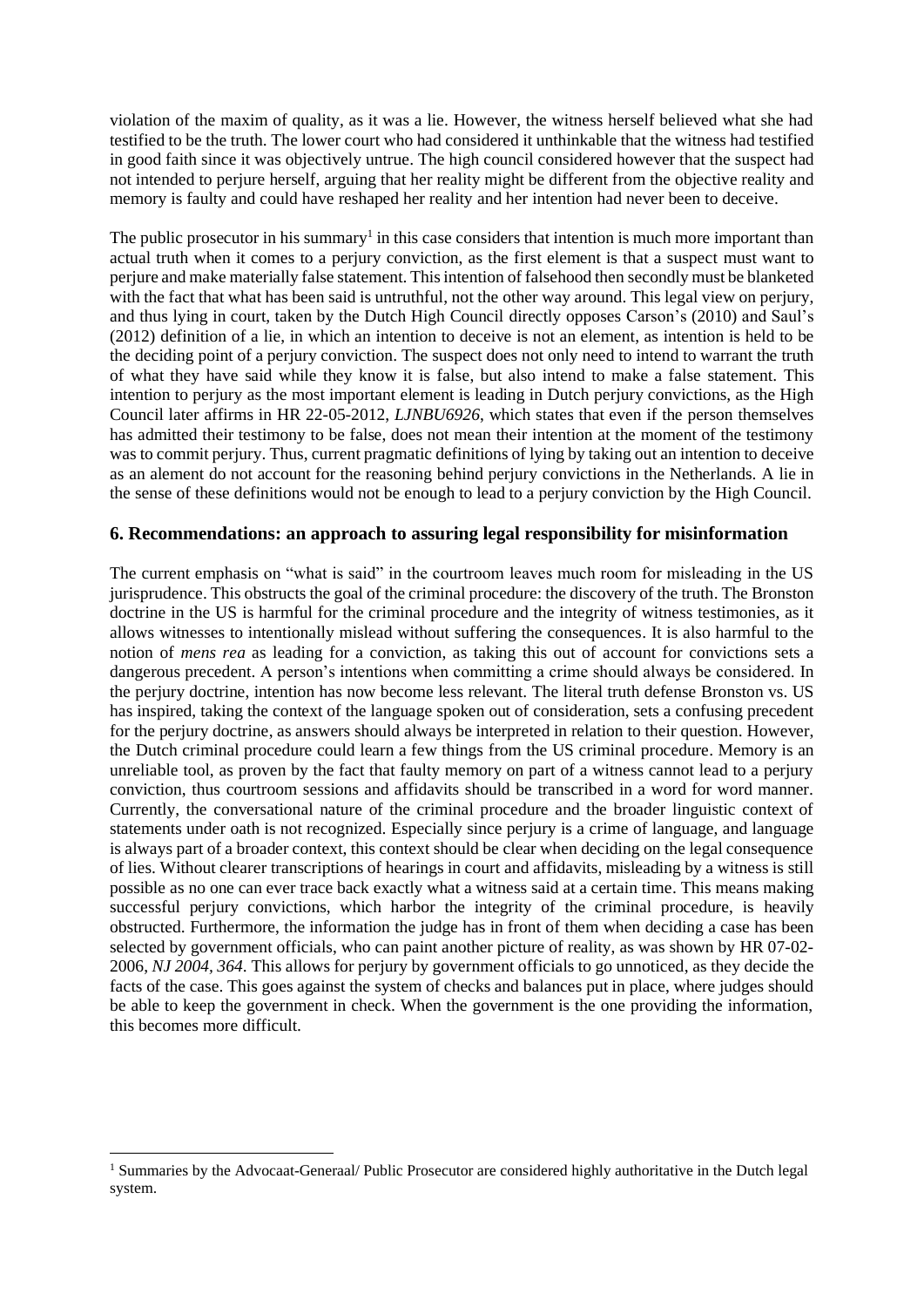# **7. Conclusion**

This research question was whether pragmatic definitions of lying line up with the legal definition of perjury in the US and The Netherlands, specifically in regard to the intention to deceive. Firstly, the strategy of the perjury was analysed, and the instances of perjury were characterized in terms of violations of the maxims of Grice's (1989) cooperative principle. It was found that omission of relevant information, violations of the maxim of quantity, are viable bases for the *actus reus* or criminal act element of perjury charges in both the US and The Netherlands, as per Napue vs. Illinois and HR 07- 02-2006, *NJ 2004, 364*. The courts in both the US and The Netherlands have formulated the responsibility of a government official for their communication to be as complete as possible and thus not mislead by way of omission. A violation of the maxim of quality, which requires truthfulness of a conversation partner, was not likely to lead to a perjury charge in the Dutch cases analyzed here, due to there not being an intention to deceive. A violation of the maxim of relation was found to be more problematic in the Netherlands than in the US, as the Bronston vs. US case has essentially eliminated the existence maxim of relation in the conversational context of courtroom, as posed by Lawrence and Tiersma (2012).

Through an examination of the literature, it was found that to prove perjury in a trial, speaker intention must be considered as this can be linked to the notion of *mens rea* or *opzet*. The intention of the suspect must be aimed at committing perjury. The pragmatic definitions of lying do not fit the theoretical definitions of US perjury but seem to be more congruent with the Supreme Court cases analyzed here, where an intention to commit perjury has been found to be less relevant. Napue vs. Illinois seems to be fully congruent with Carson's (2010) example of why a lie should not include an intention to deceive. The focus in the US Supreme Court is on what is said rather than what is implicated. It was found that, as a consequence of Bronston vs. US, even though lying under oath is criminalized, misleading by a witness is allowed in the US criminal procedure. The courts considered an intention to mislead the jury, so a *mens rea* aimed on perjury, secondary to whether Bronston had believed himself if he was being truthful in this particular statement. This sentiment of the internal belief of the suspect whether they had lied is slightly echoed in the Netherlands, as an objectively false statement was not enough to prove that a woman's subjective reality was false.

Whilst recent definitions of lying in the pragmatic literature have argued against the inclusion of the intention to deceive as an element in their definition, it seems to be the deciding factor for the legal consequences of perjury in the Netherlands, i.e., whether a suspect is convicted or not. The pragmatic definitions of lying deviate from the Dutch legal definitions of perjury. If there is no intention to deceive, then there is no lie or perjury from a legal standpoint. Dutch perjury puts *opzet* ahead of the criminal act, which in the case of perjury is what is said or written. Perjury goes further than telling a lie in the current pragmatic sense of the word. Furthermore, the omission of information is not currently covered in any of the pragmatic definitions of lies but are penalized by the Dutch and US courts and found to be able to constitute the element of *actus reus* of lying under oath.